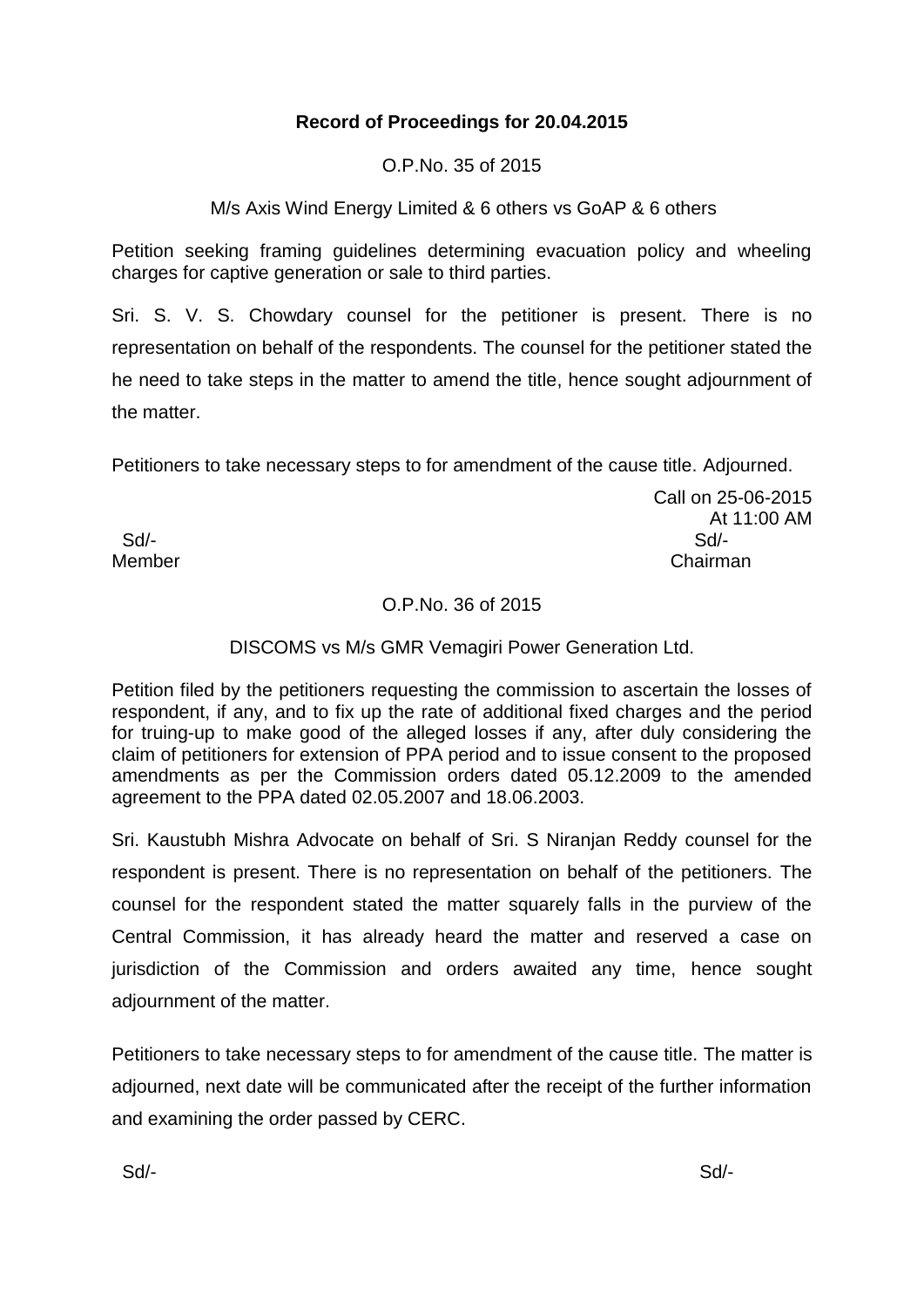## O. P. No. 37 of 2015

#### M/s G M R Vemagiri Power Generation Ltd. vs DISCOMs

Petition u/s 86 (1) (b) and (f) of the Electricity Act, 2003 seeking consent of the Commission to the amendments to the PPA as proposed by the parties in terms of order dated 05.12.2009. However, in its order dated 27.08.2012 in OP (SR) No. 71 of 2011, Commission decided to ascertain losses of the petitioner, if any, in the first instance.

Sri. Kaustubh Mishra Advocate on behalf of Sri. S Niranjan Reddy counsel for the petitioner is present. There is no representation on behalf of the respondents. The counsel for the petitionerstated the matter squarely falls in the purview of the Central Commission, it has already heard the matter and reserved a case on jurisdiction of the Commission and orders awaited any time, hence sought adjournment of the matter

Petitioners to take necessary steps to for amendment of the cause title.. The matter is adjourned, next date will be communicated after the receipt of the further information and examining the order passed by CERC.

Sd/- Sd/-

Member Chairman

### O. P. No. 38 of 2015

### M/s M/s GMR Vemagiri Power Generation Ltd. & DISCOMS & APPCC

Petition u/s 86 (1) (f) of the Electricity Act, 2003 claiming compensation of Rs. 447 crs (on NPV basis as on COD) towards loss of capacity charges for the period upto 10.04.2009.

Sri. Kaustubh Mishra Advocate on behalf of Sri. S Niranjan Reddy counsel for the petitioner is present. There is no representation on behalf of the respondents. The counsel for the petitionerstated the matter squarely falls in the purview of the Central Commission, it has already heard the matter and reserved a case on jurisdiction of the Commission and orders awaited any time, hence sought adjournment of the matter.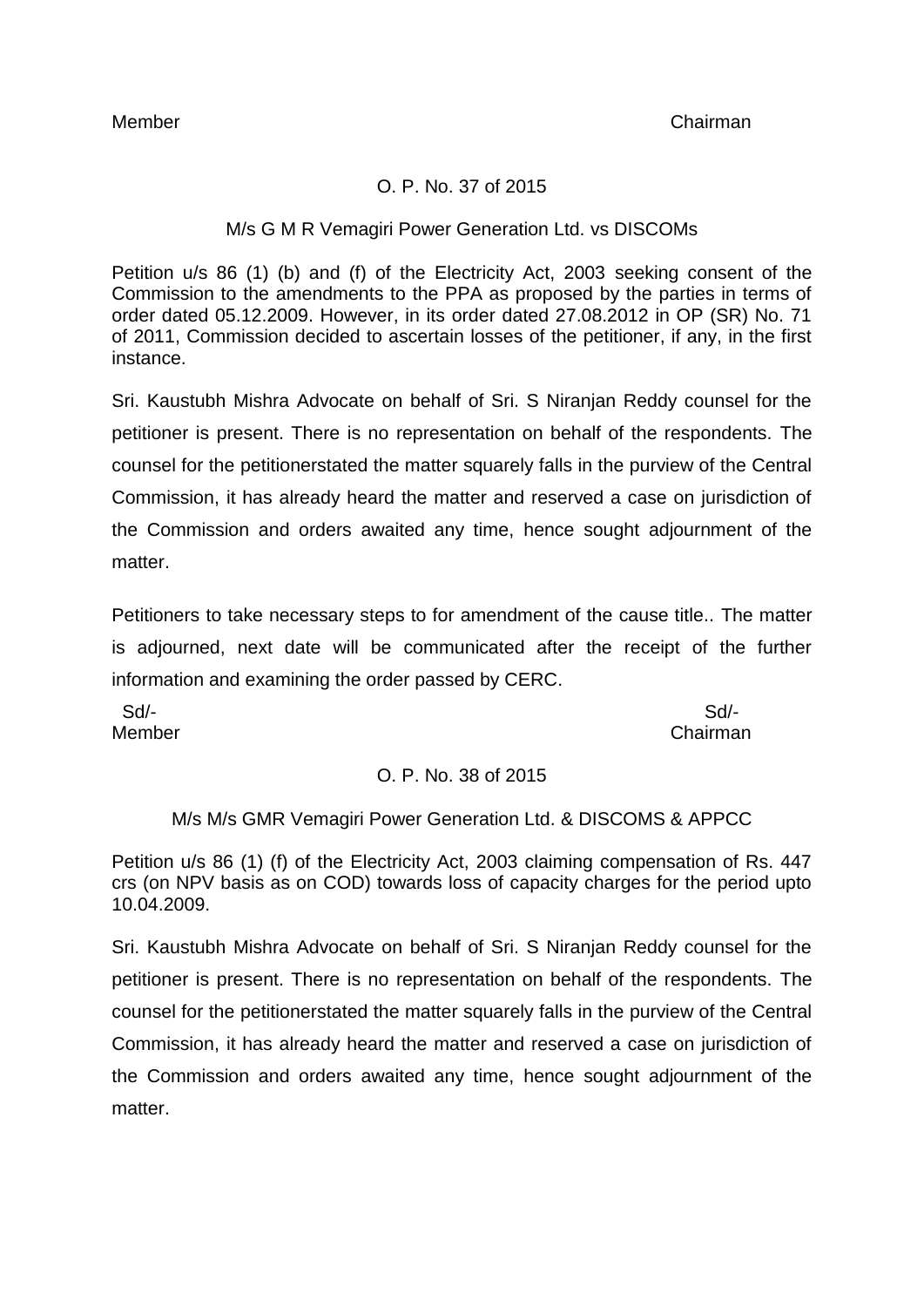Petitioners to take necessary steps to for amendment of the cause title. The matter is adjourned, next date will be communicated after the receipt of the further information and examining the order passed by CERC.

 Sd/- Sd/- Member Chairman

## O. P. No. 42 of 2015

M/s M/s Penna Cement Industries Ltd. vs APTRANSCO, APPCC& DISCOMS

Petition u/s 86 (1) (f) of the Electricity Act, 2003 seeking to recover the amount Rs. 2,66,34,295/- towards pending dues on account of supply of electricity.

Sri. P. Srinivas Dayal. Deputy Manger Legal being the representative of the petitioner is present. There is no representation on behalf of the respondents. The representative stated that the counsel unable to attend hearing, hence sought adjournment.

Petitioners to take necessary steps to for amendment of the cause title..Adjourned.

Call on 25-06-2015 At 11:00 AM Sd/- Sd/- Member Chairman

### O.P.No. 43 of 2015& I A No.08 of 2015

M/s M/s GMR Vemagiri Power Generation Ltd. vs APPCC, APTRANSCO&DISCOMs

Petition u/s 86 (1) (f) Electricity Act, 2003 seeking a declaration that respondents are liable to refund the capacity charges deducted from the monthly invoices of the petitioner from October, 2012 onwards amounting to Rs. 121.62 crs and for award of interest till payment.

IA filed by the petitioner seeking to a) declare that the actions of the respondents to effect deduction in the payment abstract of January, 2013 are violative of the provisions of the PPA and consequently b) grant interim directions to the respondents restraining them forthwith from making any further / future deduction during pendency of the aforesaid petition c) direct the respondents to forthwith refund the deduction made by them in the monthly tariff bill payment for the month of January and d) direct the respondents to continue the payment of capacity charges as per the provisions of the PPA.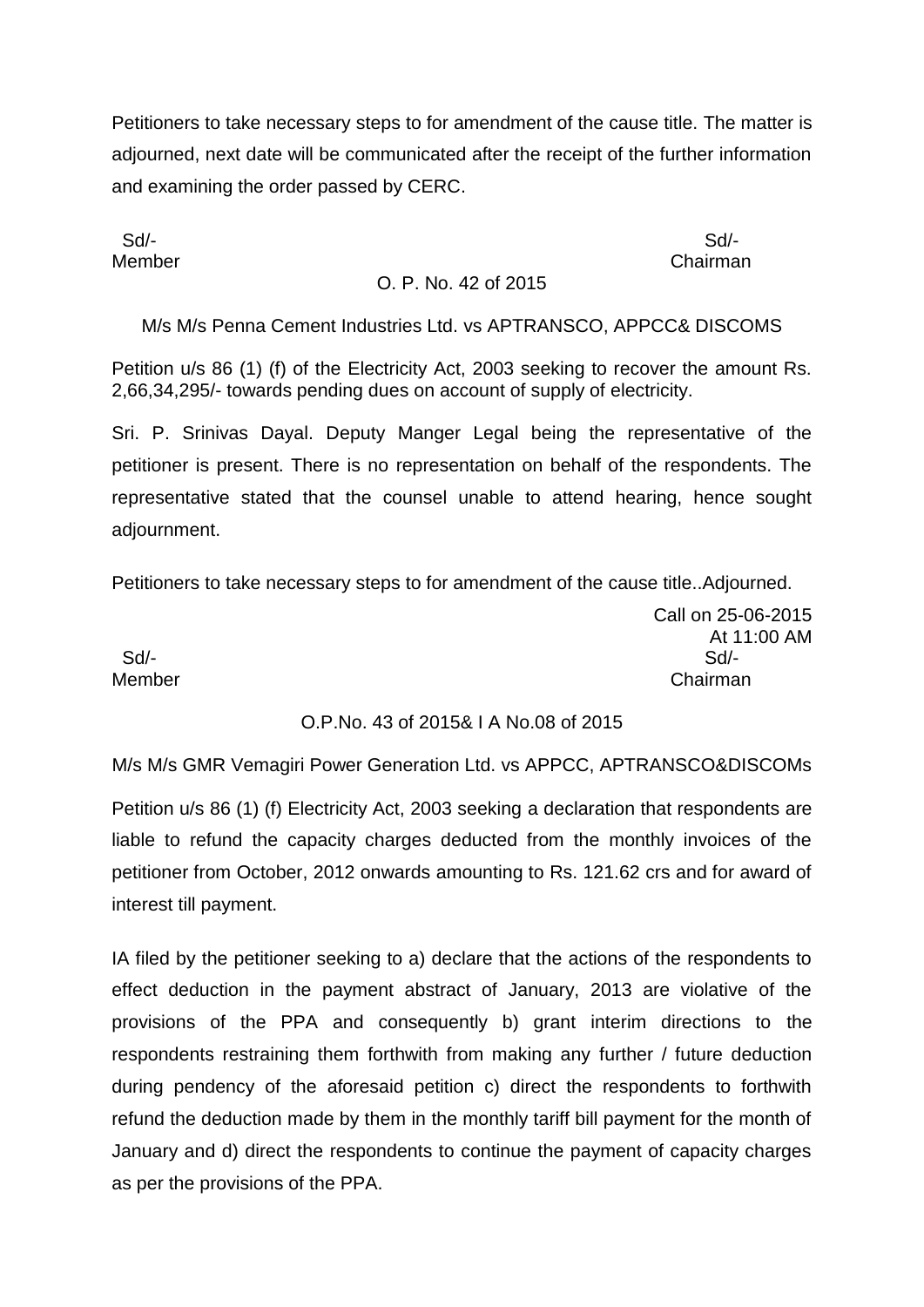Sri. Kaustubh Mishra Advocate on behalf of Sri. S Niranjan Reddy counsel for the petitioner is present. There is no representation on behalf of the respondents. The counsel for the petitionerstated the matter squarely falls in the purview of the Central Commission, it has already heard the matter and reserved a case on jurisdiction of the Commission and orders awaited any time, hence sought adjournment of the matter.

Petitioners to take necessary steps to for amendment of the cause title.. The matter is adjourned, next date will be communicated after the receipt of the further information and examining the order passed by CERC.

 Sd/- Sd/- Member Chairman

## O. P. No. 46 of 2015

M/s Elcon Greengen India (P) Ltd. & 4 others vs DISCOMs

Petition filed seeking concessional wheeling and transmission charges for captive users including 3<sup>rd</sup> party sale of wind energy and promotion of wind open access transactions.

There is no representation on behalf of the petitioner as well as respondents.

Office is directed to issue a final notice calling upon petitioner to appear and argue the matter, or else it will be treated that there is no case and dismissed for default.

Call on 25-06-2015 At 11:00 AM Sd/- Sd/- Member Chairman

# O. P. No. 50 of 2015

M/s IL & FS Wind Farms Limited vs TSSPDCL

Petition under sec 142, 143 and 129 of the Electricity Act, 2003 for directions to the respondents to comply with the tariff orders dated 31.03.2009 passed by the Commission and pay at the rate Rs. 3.37/ KWH for the electricity supplied by the petitioner and other relies mentioned there in.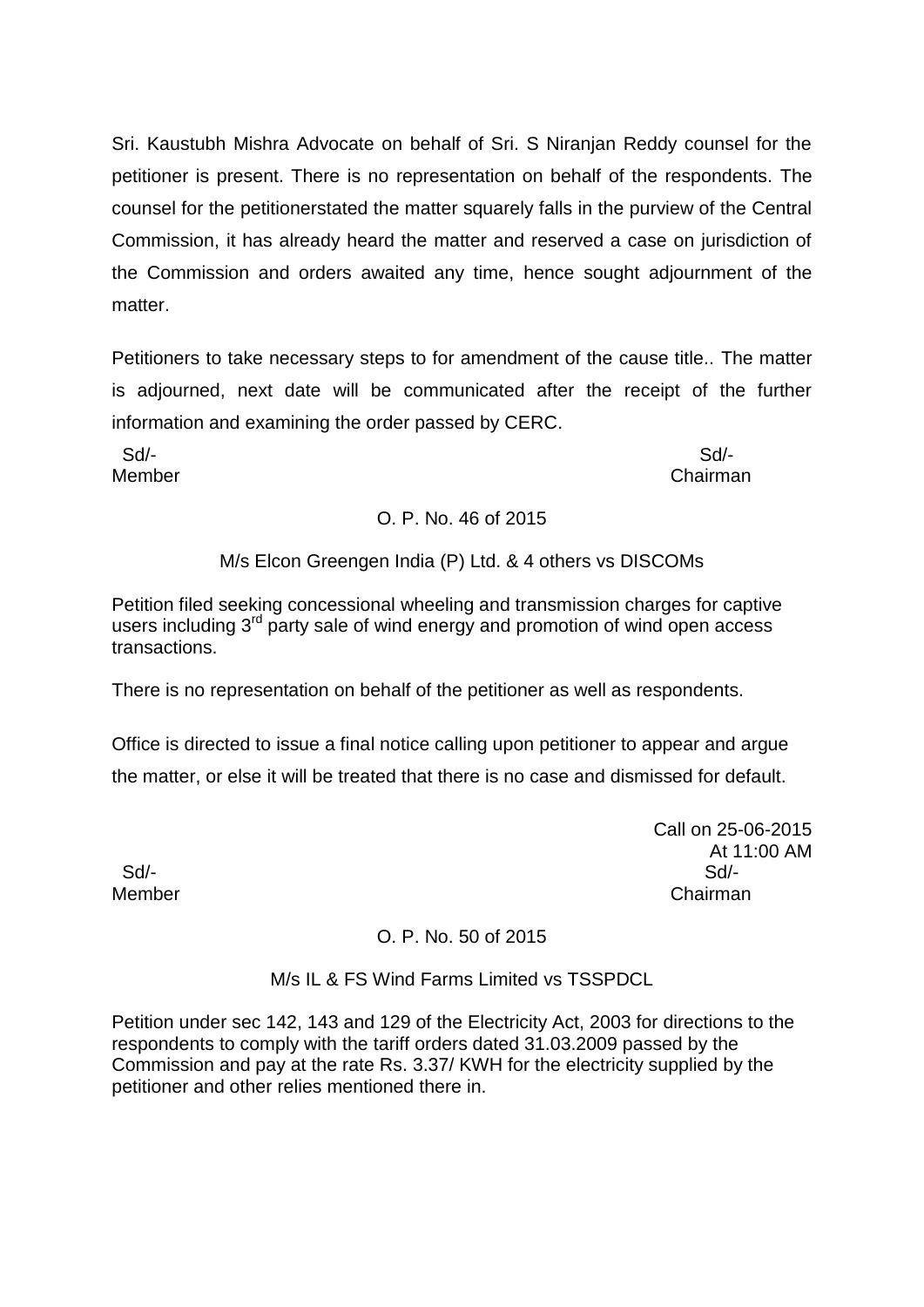Sri. B. Tagore counsel for the petitioner is present. There is no representation on behalf of the respondents. The counsel for the petitioner stated the he need to take steps in the matter to amend the title, hence sought adjournment of the matter.

Petitioners to take necessary steps to for amendment of the cause title..Adjourned.

Call on 25-06-2015 At 11:00 AM Sd/- Sd/- Member Chairman

### O. P. No. 53 of 2015

#### M/s G M R Vemagiri Power Generation Limited vs APPCC,APTRANSCO&DISCOMs

Petition u/s 86 (1) (f) of the Electricity Act, 2003 seeking reimbursement of minimum fuel off take charges and other transportation charges from the respondents.

Sri. Kaustubh Mishra Advocate on behalf of Sri. S Niranjan Reddy counsel for the petitioner is present. There is no representation on behalf of the respondents. The counsel for the petitionerstated the matter squarely falls in the purview of the Central Commission, it has already heard the matter and reserved a case on jurisdiction of the Commission and orders awaited any time, hence sought adjournment of the matter.

Petitioners to take necessary steps to for amendment of the cause title.. The matter is adjourned, next date will be communicated after the receipt of the further information and examining the order passed by CERC.

 Sd/- Sd/- Member Chairman

#### O. P. No. 64 of 2015& I. A. No. 13 of 2015

#### M/s G M R Vemagiri Power Generation Limited vs APPCC& 5 others

Petition filed under Section 30 of Andhra Pradesh Electricity Reform Act, 1999 (Reform Act) read with clauses 55 and 62 of the APERC Conduct of Business Regulation 1999 (CBR) seeking implementation of the order dated 27.11.2012 of the Commission regarding reimbursement of MAT in OP No. 26 of 2012 (on the file of erstwhile APERC.)